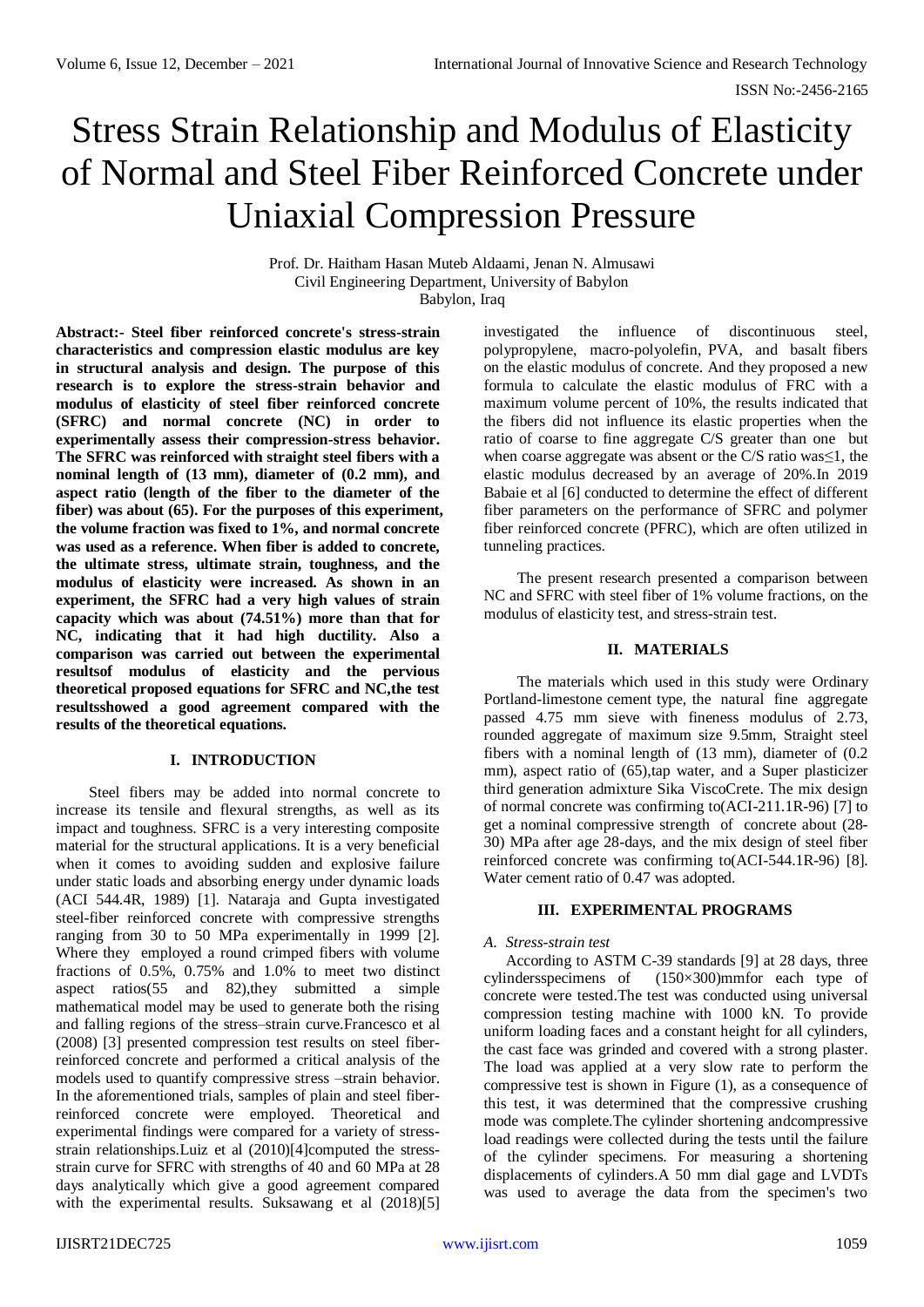ISSN No:-2456-2165

opposing sides. And thesedata were recorded and displayed in the computer by using a data logger. Strain calculations was found through dividing the average deformation ,for LVDT and the dial gage , on the original length for the

specimen. The test system which is used in present study was as the system which used by Sabariman et al, 2018 [10].



Fig. 1: Compression stress-strain test for NC and SFRC.

### *B. Test of Modulus of elasticity*

Stiffness is characterized by the modulus of elasticity of a material of a solid material.By performing an experiment, the static modulus of elasticity of (150x300)-mm cylinder molds that could be used under compression testing machine with a capacity of 2000 kN. The static modulus of elasticity of (NC) was determined in accordance with ASTM C469- 2002 [11], as shown in Figure (2). To calculate the modulus of elasticity of the NC material, an equation was used (1).

$$
E = \frac{s_2 - s_1}{\varepsilon_2 - 0.00005} \tag{1}
$$

Where  $S_2$  =Stress level accounts for up to 40% of themaximal load (in MPa).

 $S_1$  = Denotes the Stress accounts for a longitudinal strain, ε1,of 0.00005, MPa.

 $\varepsilon_2$  = Longitudinal strain corresponding to the stress  $S_2$ .

While the method which proposed byGilani (2007)[12] was used in this study to calculate the SFRC modulus of elasticity by using the slope of stress -strain curve between zero stress and (20 %) of the ultimate compressive capacity.



Fig. 2: Testing of static modulus of elasticity of NC**.**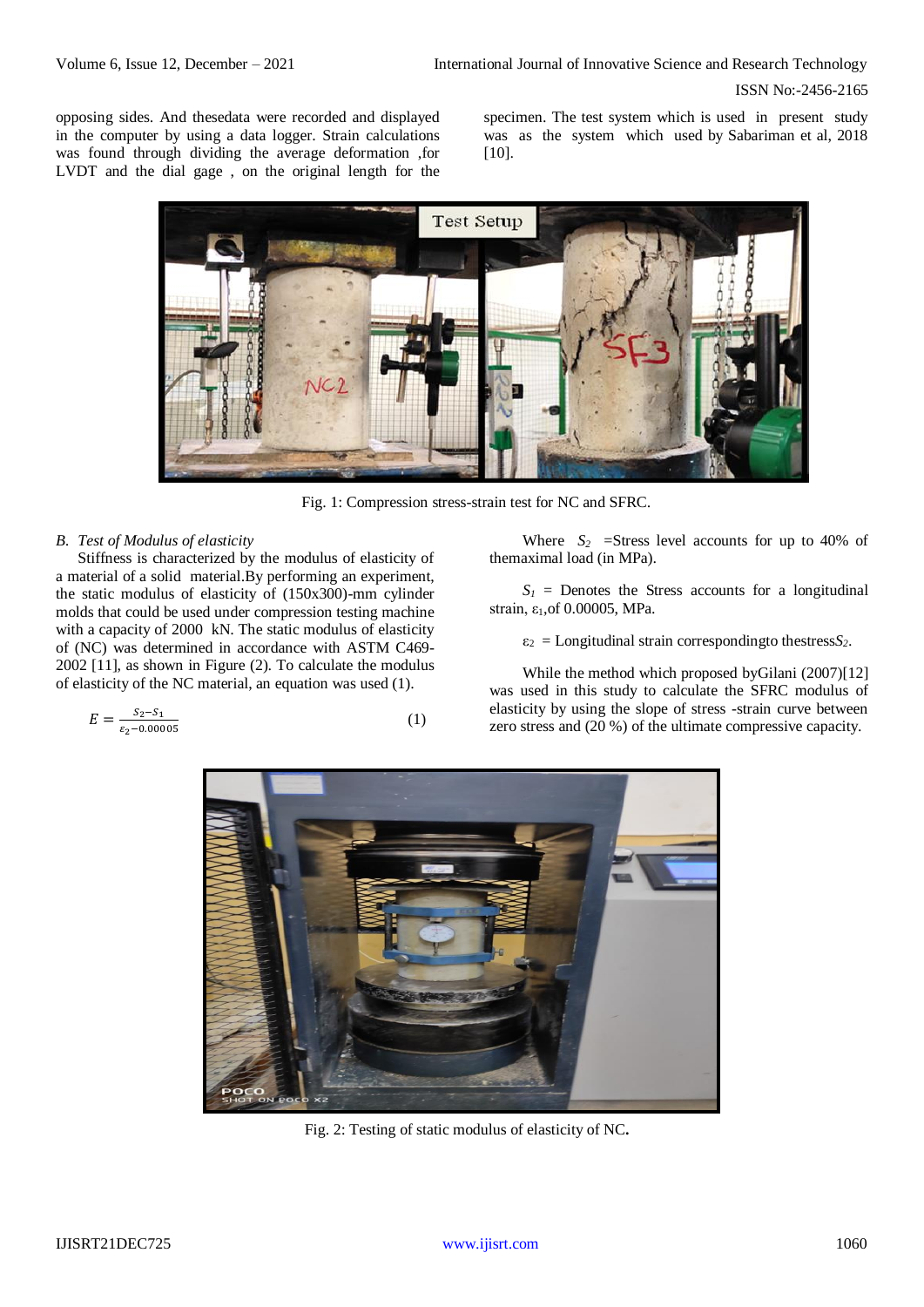#### **IV. EXPERIMENTAL RESULTS AND DISCUSSION**

#### *A. Stress- strain curves for NC and SFRC*

The stress-strain curve for NC and SFRC were plotted. All samples were tested under uniaxial compression pressure. From test results can be concluded that the SFRC had avery high values of strain capacity which was about (74.51%) more than that for NC, demonstrating a highductility. As a result for that, toughness (energy absorption) of SFRC was enhanced as the area under the

stress-strain curve grew, Figure (3). While the compressive strength of the SFRC was enhanced slightly by about (9.5%)compared with the compressive strength of NC. Also Figure (4) showed the mode of failure of SFRC and NC, from this figure it can be noticed that the failure mode of NC was crushing, and the steel fibers included in the concrete makes the cracks gets discontinued which provide ductility to the SFRC.



Fig. 3: Stress-strain curves for NC and SFRC.



Fig. 4: Failure mode of NC and SFRC.

#### *B. Modulus of elasticity for NC and SFRC*

The obtained results showed in Table (5), which illustrated that the modulus of elasticity of SFRC was more than for the NC by about (4.9%). Also from this table it can be observed that the values obtained theoretically for NC using Equation (2) according to ACI 318-19.[13] were lower than the experimental results, and also were lower for SFRC

compared with Equation (3) by (Suksawan et al,2018)[5], where  $(C/S=0.83 < 1$ , and  $V_f=1\%$ ) in this study.

experimental results were higher than the